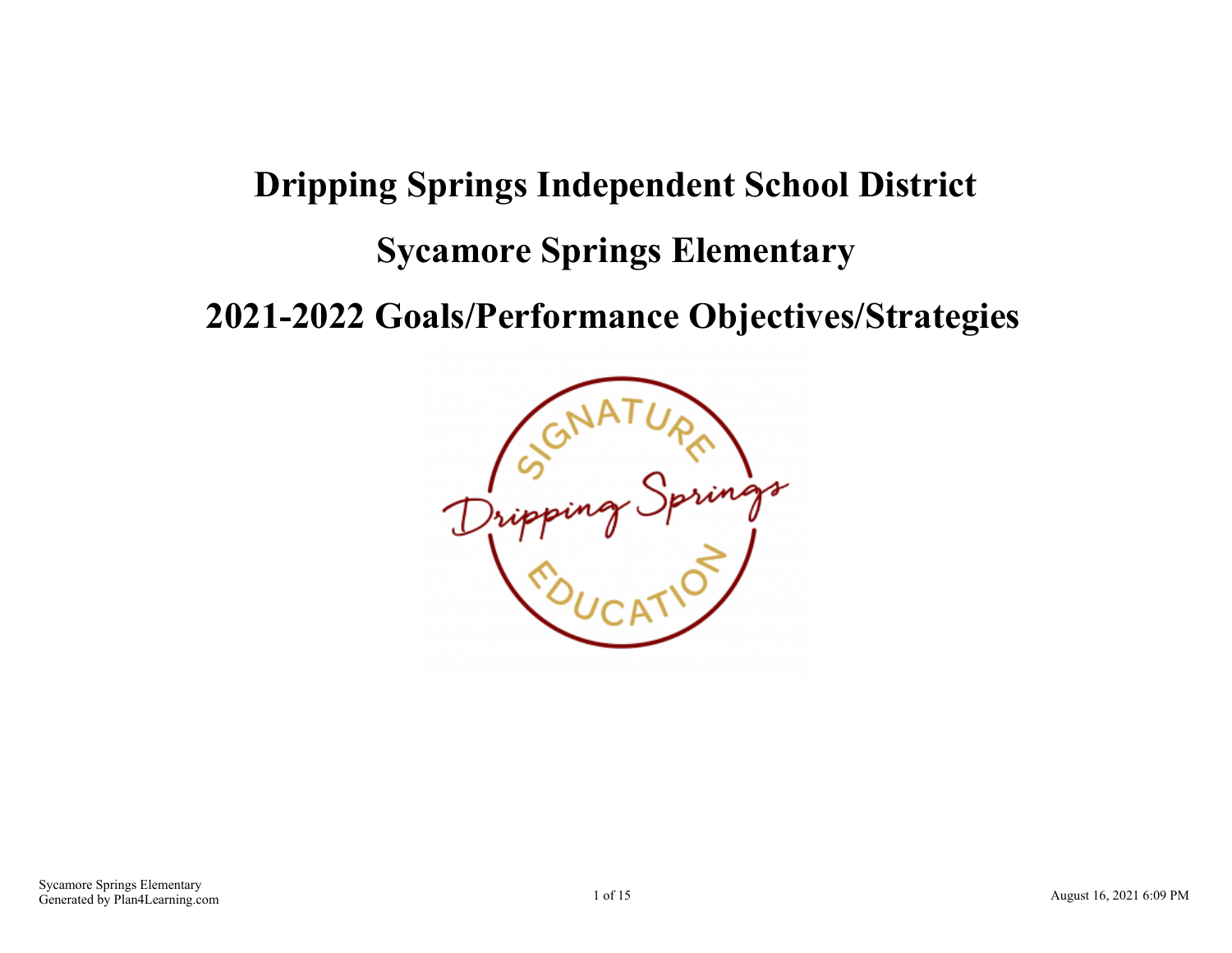## **Mission Statement**

SSE...Where Lifechangers become more.

# **Vision**

Lead MORE

Create MORE

Inspire MORE

Become MORE

We are SycaMORE!

## **Value Statement**

Everyone can be a leader Everyone has genius Change starts with me Educators empower others to lead their own learning Develop the whole person

 $\bullet$  $\bullet$  $\bullet$  $\bullet$  $\bullet$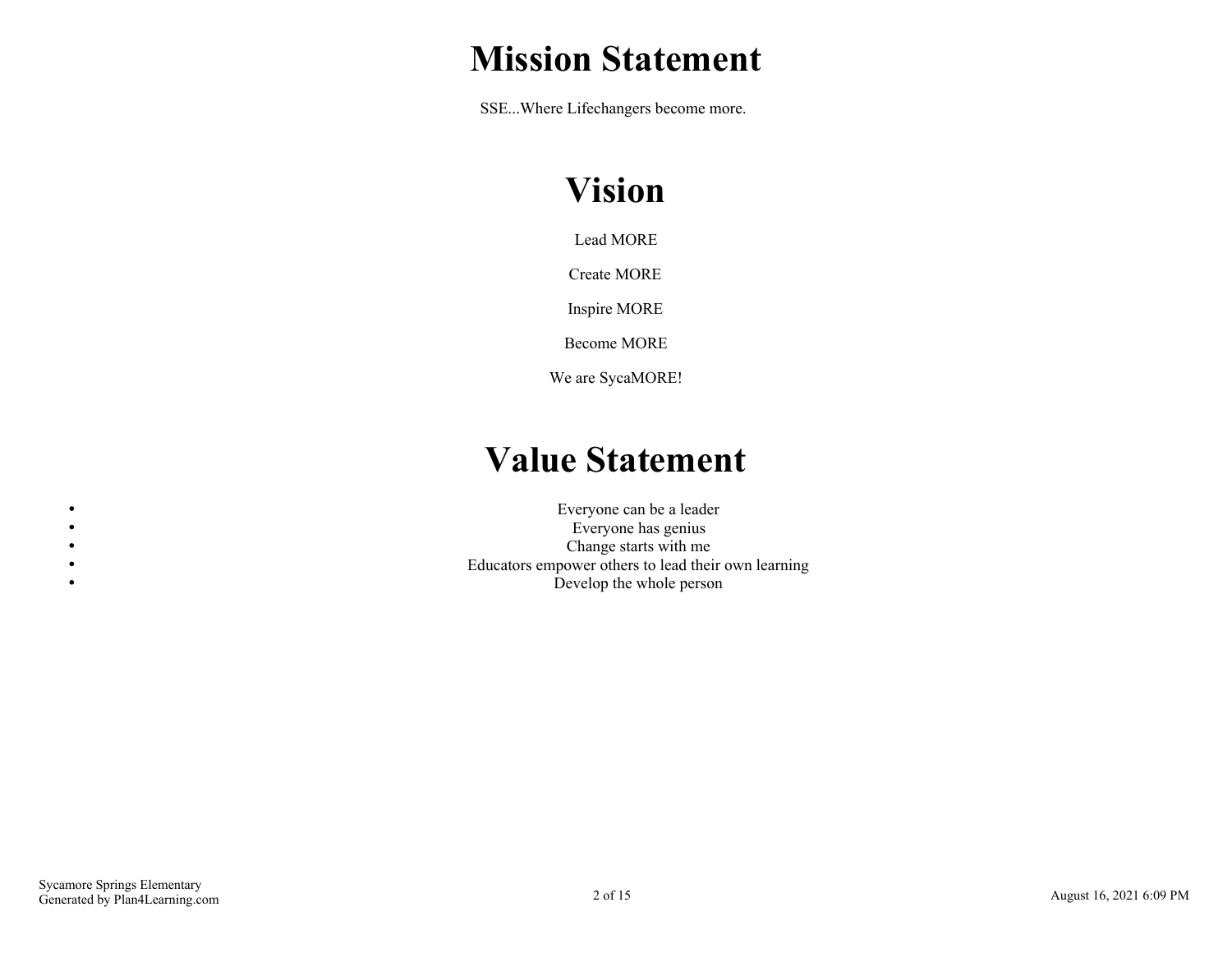## **Table of Contents**

| Goals                                                                                                                                                                                                                                                                                                                                                |    |
|------------------------------------------------------------------------------------------------------------------------------------------------------------------------------------------------------------------------------------------------------------------------------------------------------------------------------------------------------|----|
| Goal 1: Student Achievement: DSISD Life Changers will holistically and strategically develop and support the academic growth of all students.                                                                                                                                                                                                        |    |
| Goal 2: Staff Quality, Recruitment, and Retention: Support the vision and mission of the district by placing a Life Changer in every position.                                                                                                                                                                                                       |    |
| Goal 3: School Culture, Communication, and Compliance: All students will be educated in a safe environment that promotes collaborative and positive communication<br>within the organization that effectively and efficiently manages operational, programmatic, and fiscal compliance.                                                              | Q  |
| Goal 4: Social-Emotional, Mental, and Health Wellness: DSISD will support and enhance students' social and emotional skills, attitudes, relationships, academic<br>performance, and perceptions of classroom and school climate through comprehensive social-emotional/counseling and health wellness programs designed to address<br>student needs. | 11 |
| Goal 5: Parent Engagement: DSISD will increase parent engagement and stakeholder involvement at both the campus and district level by making families feel<br>welcomed through building meaningful connections and increased communication throughout the district and on all campuses.                                                              |    |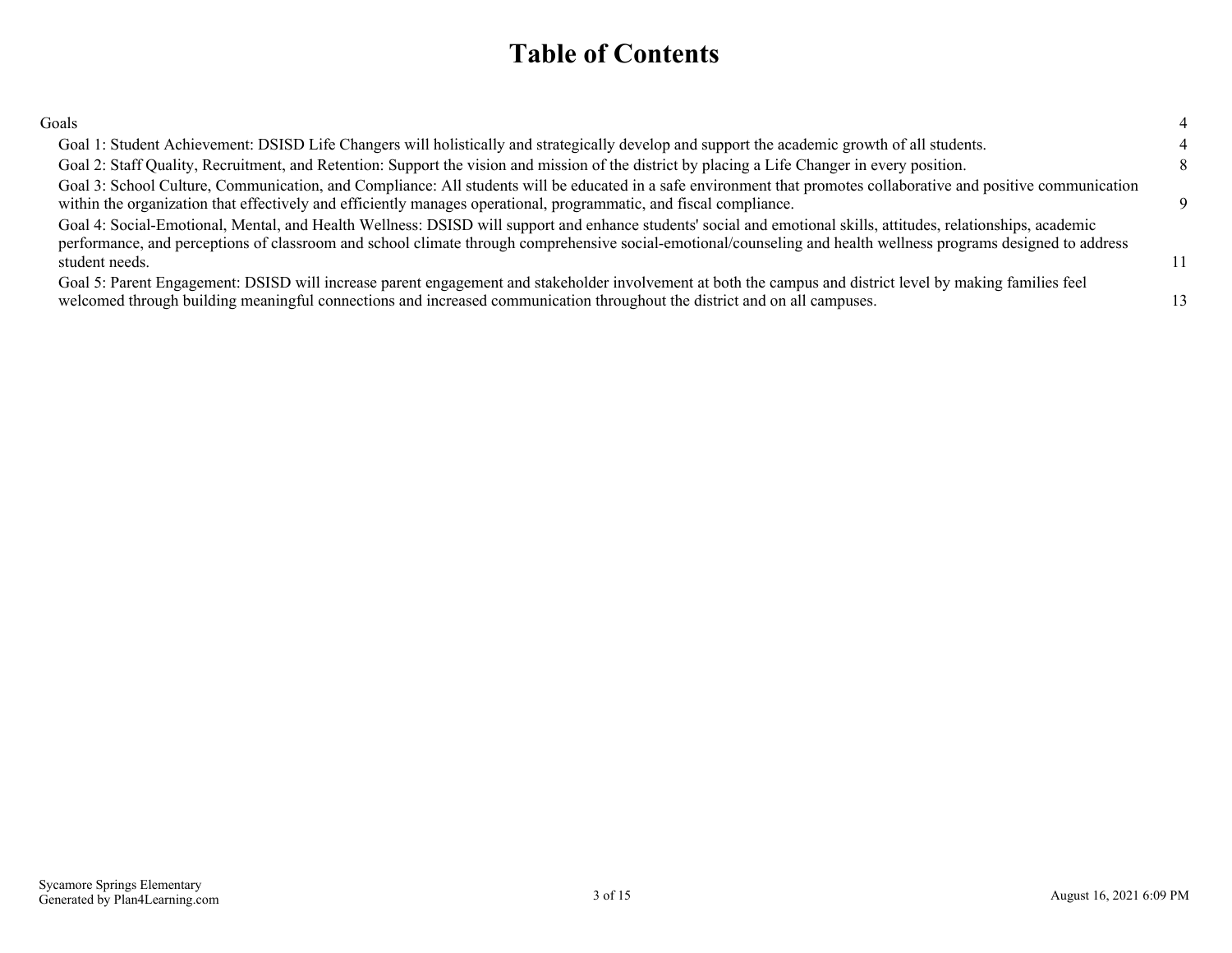## **Goals**

<span id="page-3-0"></span>**Goal 1:** Student Achievement:

DSISD Life Changers will holistically and strategically develop and support the academic growth of all students.

**Performance Objective 1:** Students will demonstrate growth from previous years as measured by multiple data sources.

**Evaluation Data Sources:** STAAR/EOC/TELPAS/MAP/DRA/CLI Engage/TPRI/Tejas Lee/TX KEA/Common Formative Assessments/Attendance/Course Completion/Professional Learning Opportunities/

| <b>Strategy 1 Details</b>                                                                                                                                                                                                                                                                                             | <b>Reviews</b>   |                  |                |                  |
|-----------------------------------------------------------------------------------------------------------------------------------------------------------------------------------------------------------------------------------------------------------------------------------------------------------------------|------------------|------------------|----------------|------------------|
| Strategy 1: Instruction: The campus will provide TEKS based, evidence-based, instructional resources, instructional                                                                                                                                                                                                   |                  | <b>Formative</b> |                | <b>Summative</b> |
| planning, professional development, and instructional technology across all subject areas. The campus will continue to                                                                                                                                                                                                | <b>Sept</b>      | <b>Nov</b>       | Mar            | <b>May</b>       |
| utilize small group instruction to enhance reading and math.<br>Strategy's Expected Result/Impact: All classroom teachers will create small group lesson plans in reading<br>and math to support all students.<br><b>Staff Responsible for Monitoring:</b> Principal, Assistant Principal, and Instructional Coaches. |                  |                  |                |                  |
| <b>Strategy 2 Details</b>                                                                                                                                                                                                                                                                                             | <b>Reviews</b>   |                  |                |                  |
| <b>Strategy 2:</b> Reading/Writing/ELA: The campus will continue to utilize small group instruction to enhance reading.                                                                                                                                                                                               |                  | <b>Formative</b> |                | <b>Summative</b> |
| Strategy's Expected Result/Impact: Teachers will meet with small groups of students during core content                                                                                                                                                                                                               | <b>Sept</b>      | <b>Nov</b>       | Mar            | May              |
| instruction and during Whatever I Need (WIN) time. Small group instruction will be reflected in daily<br>schedules and lessons, and observed through classroom visits.                                                                                                                                                |                  |                  |                |                  |
| <b>Staff Responsible for Monitoring:</b> Principal, Assistant Principal, and Instructional Coaches                                                                                                                                                                                                                    |                  |                  |                |                  |
| <b>Strategy 3 Details</b>                                                                                                                                                                                                                                                                                             |                  |                  | <b>Reviews</b> |                  |
|                                                                                                                                                                                                                                                                                                                       | <b>Formative</b> |                  |                | <b>Summative</b> |
| Strategy 3: Math: The campus will continue to utilize small group instruction to enhance math. Number Corner will be                                                                                                                                                                                                  |                  |                  |                |                  |
| utilized to ensure numeracy is strengthened.                                                                                                                                                                                                                                                                          | <b>Sept</b>      | <b>Nov</b>       | Mar            | May              |
| Strategy's Expected Result/Impact: Teachers will meet with small groups of students during core content<br>instruction and during Whatever I Need (WIN) time. Small group instruction will be reflected in daily<br>schedules and lessons, and observed through classroom visits.                                     |                  |                  |                |                  |
| <b>Staff Responsible for Monitoring:</b> Principal, Assistant Principal, and Instructional Coaches                                                                                                                                                                                                                    |                  |                  |                |                  |
| <b>Strategy 4 Details</b>                                                                                                                                                                                                                                                                                             |                  |                  | <b>Reviews</b> |                  |
| Strategy 4: Science: The campus will ensure experiential learning during science instruction. PD and necessary                                                                                                                                                                                                        |                  | <b>Formative</b> |                | <b>Summative</b> |
| science manipulatives, and vertical teaming will set the foundation for success.<br><b>Strategy's Expected Result/Impact:</b> The campus STEAM Lab will house science manipulatives and                                                                                                                               | <b>Sept</b>      | <b>Nov</b>       | Mar            | May              |
| materials for hands-on learning. Lesson plans and classroom visits will reflect experiential learning.                                                                                                                                                                                                                |                  |                  |                |                  |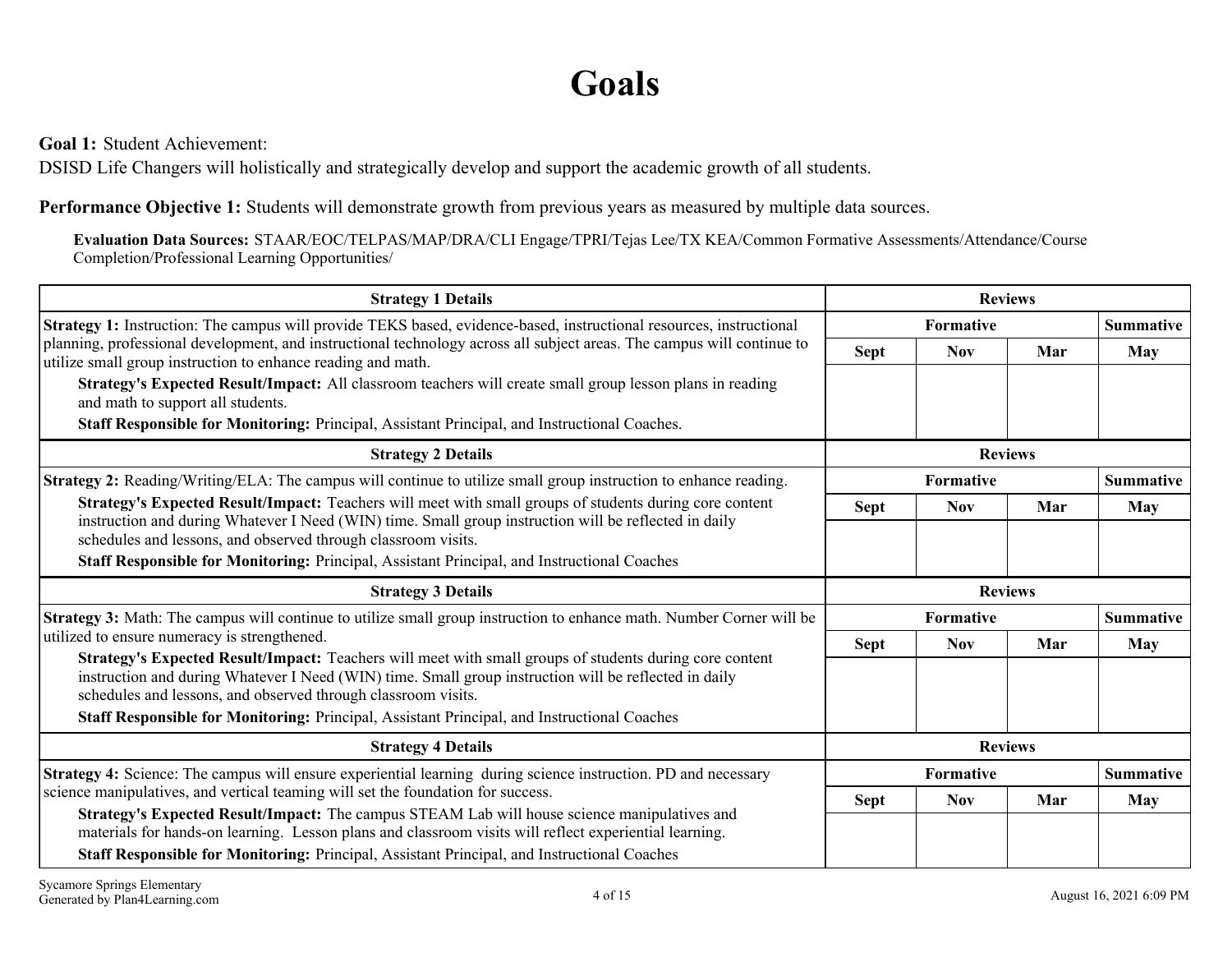| <b>Strategy 5 Details</b>                                                                                                                                                                                                                                                                                                                                                                               |                | <b>Reviews</b>   |                |                  |
|---------------------------------------------------------------------------------------------------------------------------------------------------------------------------------------------------------------------------------------------------------------------------------------------------------------------------------------------------------------------------------------------------------|----------------|------------------|----------------|------------------|
| Strategy 5: Social Studies: The campus will integrate non-fiction, historical reading selections beyond the social                                                                                                                                                                                                                                                                                      |                | <b>Formative</b> |                | <b>Summative</b> |
| studies class to enhance other content areas.                                                                                                                                                                                                                                                                                                                                                           | <b>Sept</b>    | <b>Nov</b>       | Mar            | May              |
| Strategy's Expected Result/Impact: Classroom teachers will access content such as NewsELA to support<br>social studies TEKS. Lesson plans and classroom visits will reflect social studies integration.                                                                                                                                                                                                 |                |                  |                |                  |
| Staff Responsible for Monitoring: Principal, Assistant Principal, and Instructional Coaches                                                                                                                                                                                                                                                                                                             |                |                  |                |                  |
| <b>Strategy 6 Details</b>                                                                                                                                                                                                                                                                                                                                                                               | <b>Reviews</b> |                  |                |                  |
| <b>Strategy 6:</b> Electives: The campus will provide instruction in music, art and physical education.                                                                                                                                                                                                                                                                                                 |                | <b>Formative</b> |                | <b>Summative</b> |
| Strategy's Expected Result/Impact: The campus will provide Art, Music, and PE on a rotating basis.                                                                                                                                                                                                                                                                                                      | <b>Sept</b>    | <b>Nov</b>       | Mar            | <b>May</b>       |
| Staff Responsible for Monitoring: Principal, Assistant Principal, and Instructional Coaches.                                                                                                                                                                                                                                                                                                            |                |                  |                |                  |
| <b>Strategy 7 Details</b>                                                                                                                                                                                                                                                                                                                                                                               |                | <b>Reviews</b>   |                |                  |
| Strategy 7: Progress Monitoring: Teachers will monitor student progress through regular universal screeners for                                                                                                                                                                                                                                                                                         |                | <b>Formative</b> |                |                  |
| reading and math and utilize Eduphoria for data analysis.                                                                                                                                                                                                                                                                                                                                               | <b>Sept</b>    | <b>Nov</b>       | Mar            | <b>May</b>       |
| Strategy's Expected Result/Impact: The campus will utilize the universal screener three times per year: the<br>beginning of the year, middle of the year, and end of the year. The MTSS case manager will meet with the<br>teachers to create action plans based on student needs.<br>Staff Responsible for Monitoring: Principal, Assistant Principal, Instructional Coaches, and<br>Interventionists. |                |                  |                |                  |
| <b>Strategy 8 Details</b>                                                                                                                                                                                                                                                                                                                                                                               |                |                  | <b>Reviews</b> |                  |
| <b>Strategy 8:</b> Multi-Tiered System of Support (Response to Intervention): Teachers will identify struggling learners                                                                                                                                                                                                                                                                                |                | <b>Formative</b> |                | <b>Summative</b> |
| through the MTSS process and provide instructional methods such as intervention/tutorials for all students in math and<br>ELA.                                                                                                                                                                                                                                                                          | <b>Sept</b>    | <b>Nov</b>       | Mar            | <b>May</b>       |
| Strategy's Expected Result/Impact: The MTSS team will meet on a regular basis to review student needs<br>both academically and behaviorally.                                                                                                                                                                                                                                                            |                |                  |                |                  |
| Staff Responsible for Monitoring: Principal, Assistant Principal, Instructional Coaches, and<br>Interventionists.                                                                                                                                                                                                                                                                                       |                |                  |                |                  |
| <b>Strategy 9 Details</b>                                                                                                                                                                                                                                                                                                                                                                               |                |                  | <b>Reviews</b> |                  |
| Strategy 9: Data and Assessment: The campus will utilize district assessment procedures to support teachers in the                                                                                                                                                                                                                                                                                      |                | <b>Formative</b> |                | <b>Summative</b> |
| analysis of data and in making real-time adjustments to both classroom and student-specific instruction.<br><b>Strategy's Expected Result/Impact: Weekly PLCs</b>                                                                                                                                                                                                                                       | <b>Sept</b>    | <b>Nov</b>       | Mar            | <b>May</b>       |
| Staff Responsible for Monitoring: Principal, Assistant Principal, Instructional Coaches and<br>Interventionists.                                                                                                                                                                                                                                                                                        |                |                  |                |                  |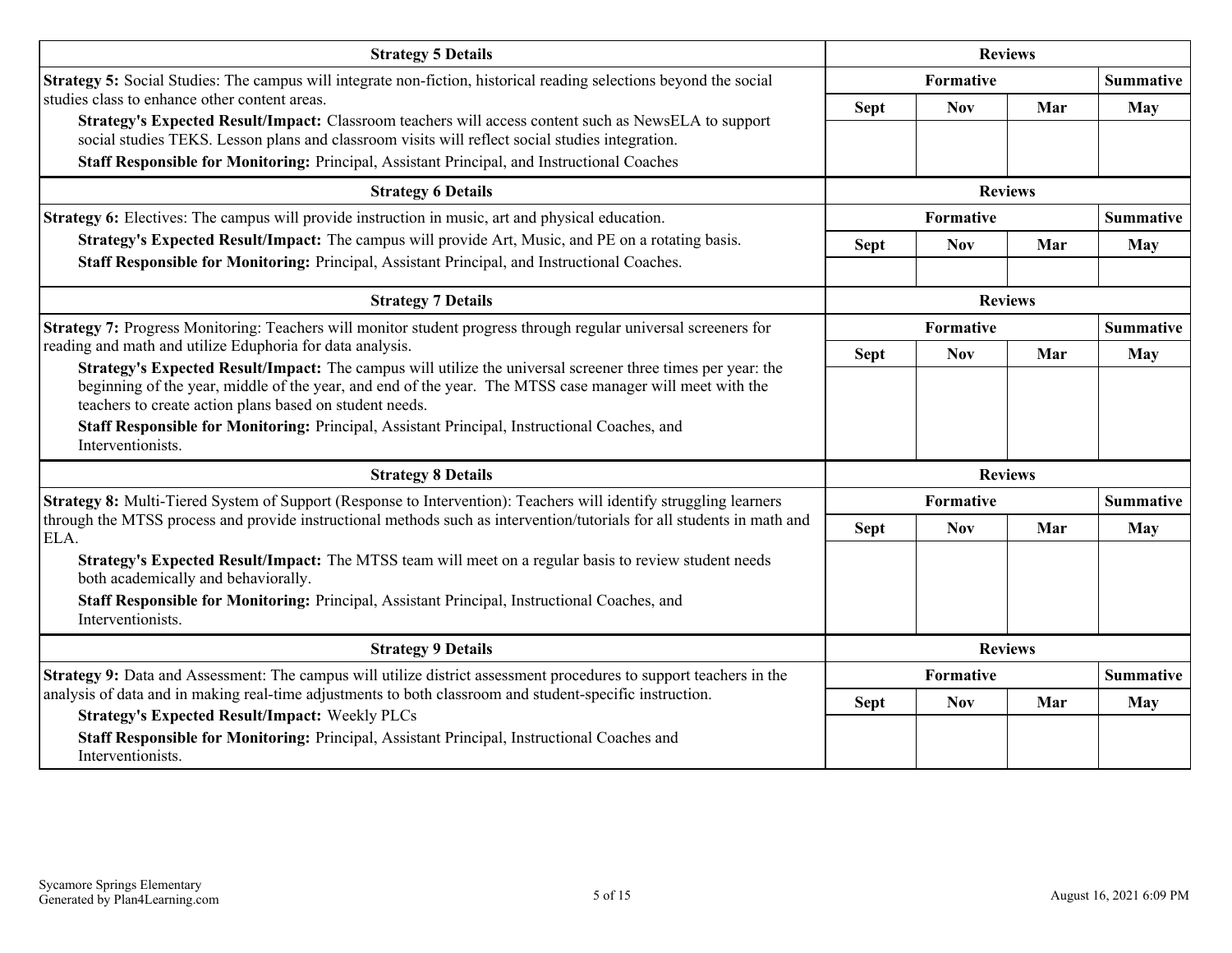| <b>Strategy 10 Details</b>                                                                                                                                                                                                                                                                                        | <b>Reviews</b> |                  |                |                  |
|-------------------------------------------------------------------------------------------------------------------------------------------------------------------------------------------------------------------------------------------------------------------------------------------------------------------|----------------|------------------|----------------|------------------|
| Strategy 10: English Learners: The campus will focus on the development of academic language proficiency level                                                                                                                                                                                                    |                | <b>Formative</b> |                | <b>Summative</b> |
| descriptions for listening, speaking, reading and writing.                                                                                                                                                                                                                                                        | <b>Sept</b>    | <b>Nov</b>       | Mar            | <b>May</b>       |
| Strategy's Expected Result/Impact: Teachers will utilize research-based practices to support ELPS.<br>Provide professional learning opportunities to meet the language needs of English Learners. Monitor<br>language acquisition through local assessments and TELPAS.                                           |                |                  |                |                  |
| Staff Responsible for Monitoring: Principal, Assistant Principal, and Instructional Coaches.                                                                                                                                                                                                                      |                |                  |                |                  |
| <b>Strategy 11 Details</b>                                                                                                                                                                                                                                                                                        |                | <b>Reviews</b>   |                |                  |
| <b>Strategy 11:</b> Special Education Services: The campus will focus on purposeful instructional planning to enhance                                                                                                                                                                                             |                | Formative        |                | <b>Summative</b> |
| content knowledge of special education teachers for increased academic achievement of students receiving services as<br>identified through the ARD process and documented in their IEP. The campus will follow district established                                                                               | <b>Sept</b>    | <b>Nov</b>       | Mar            | <b>May</b>       |
| procedures for child find, referrals and evaluations.<br><b>Strategy's Expected Result/Impact:</b> Ensure compliance with Special Education programming. Provide<br>necessary training and support to meet the needs of various abilities.<br>Staff Responsible for Monitoring: Principal and Assistant Principal |                |                  |                |                  |
| <b>Strategy 12 Details</b>                                                                                                                                                                                                                                                                                        |                |                  | <b>Reviews</b> |                  |
|                                                                                                                                                                                                                                                                                                                   |                |                  |                | <b>Summative</b> |
| <b>Strategy 12:</b> Dyslexia Services: Students with dyslexia will be identified and evaluated in a timely manner.                                                                                                                                                                                                |                | Formative        |                |                  |
| Accommodations and systematic instruction aligned to the requirements of the Texas Dyslexia Handbook will be                                                                                                                                                                                                      | <b>Sept</b>    | <b>Nov</b>       | Mar            | <b>May</b>       |
| provided.<br>Strategy's Expected Result/Impact: Ensure program compliance. Provide support with scheduling,<br>ongoing professional training, and resources.<br>Staff Responsible for Monitoring: Principal and Assistant Principal                                                                               |                |                  |                |                  |
| <b>Strategy 13 Details</b>                                                                                                                                                                                                                                                                                        |                |                  | <b>Reviews</b> |                  |
| Strategy 13: 504 Services: Campus administrators will ensure documentation of student accommodations based on                                                                                                                                                                                                     |                | <b>Formative</b> |                | <b>Summative</b> |
| evaluations/data and aligned directly to the student's disability. Teachers will access their student's 504 plans and<br>consistently provide the agreed upon accommodations to ensure ADA compliance for all students with disabilities. The                                                                     | <b>Sept</b>    | <b>Nov</b>       | Mar            | May              |
| campus will adhere to established procedures for child find, referrals and evaluations.<br>Strategy's Expected Result/Impact: Ensure program compliance. Provide support with training, ongoing<br>professional development, and resources.                                                                       |                |                  |                |                  |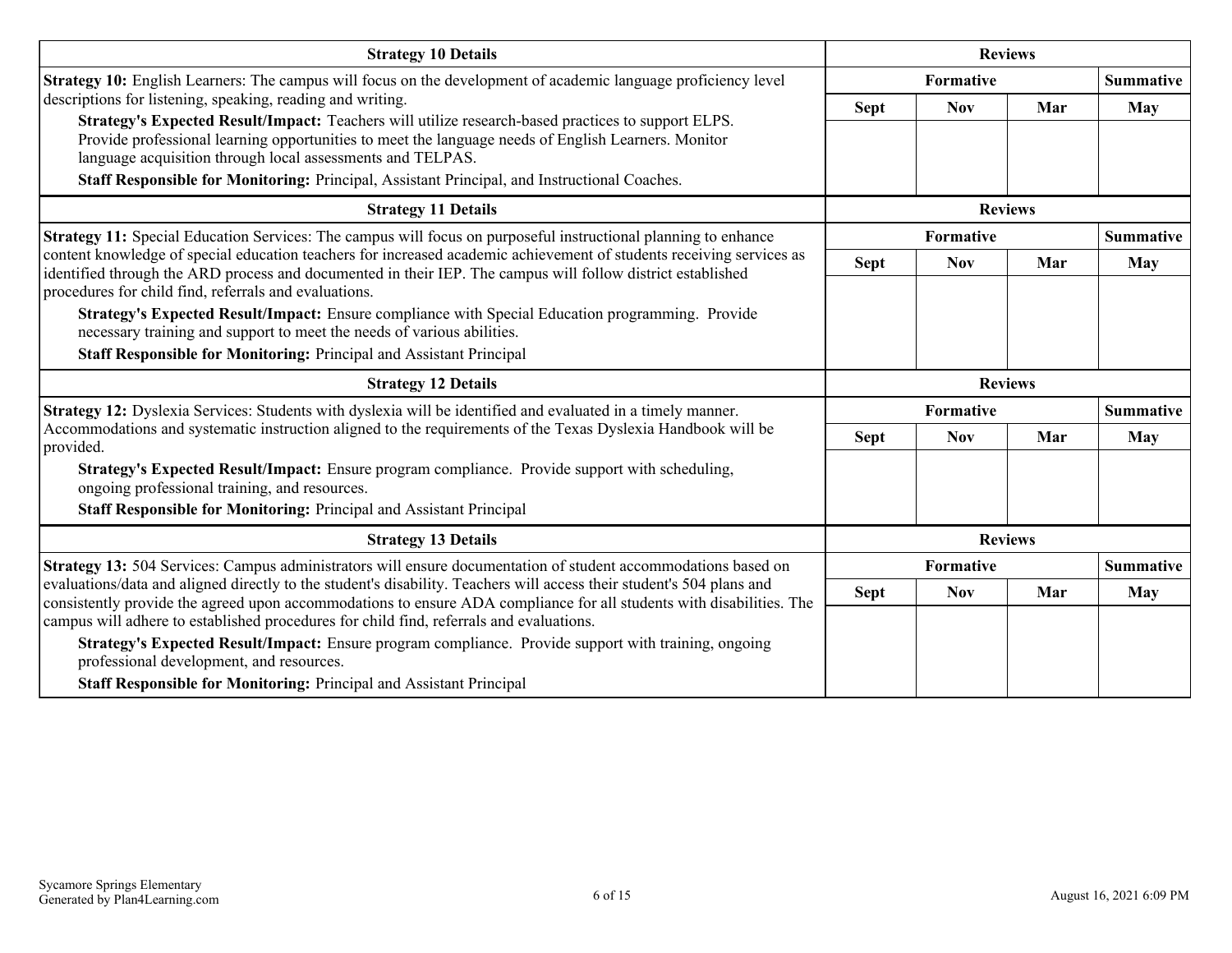| <b>Strategy 14 Details</b>                                                                                                                                                                                                                                                                                                                                                                                  |             | <b>Reviews</b>   |                |                  |
|-------------------------------------------------------------------------------------------------------------------------------------------------------------------------------------------------------------------------------------------------------------------------------------------------------------------------------------------------------------------------------------------------------------|-------------|------------------|----------------|------------------|
| Strategy 14: Accelerated Instruction for At-Risk Students: Accelerated instruction will be provided for all students not                                                                                                                                                                                                                                                                                    |             | <b>Formative</b> |                | <b>Summative</b> |
| meeting the minimum standard on state assessments. These supplemental instructional opportunities can be provided by<br>enrichment classes and other methods during the school year and/or during summer school programs.                                                                                                                                                                                   | <b>Sept</b> | <b>Nov</b>       | Mar            | <b>May</b>       |
| Strategy's Expected Result/Impact: Teachers will meet with small groups of students during core content<br>instruction and during Whatever I Need (WIN) time. Small group instruction will be reflected in daily<br>schedules and observed through classroom visits. Individualized intervention plans will be developed through<br>MTSS and progress monitored. WIN time will be master scheduled for K-5. |             |                  |                |                  |
| Staff Responsible for Monitoring: Principal, Assistant Principal, and Interventionists.                                                                                                                                                                                                                                                                                                                     |             |                  |                |                  |
| <b>Strategy 15 Details</b>                                                                                                                                                                                                                                                                                                                                                                                  |             | <b>Reviews</b>   |                |                  |
| <b>Strategy 15:</b> Gifted and Talented: Teachers of G/T students will receive the appropriate amount of professional                                                                                                                                                                                                                                                                                       |             | <b>Formative</b> |                | <b>Summative</b> |
| development (30 hours initial training, 6-hour annual update). The campus will adhere to established guidelines for GT<br>nominations, screening, selection and placement.                                                                                                                                                                                                                                  | <b>Sept</b> | <b>Nov</b>       | Mar            | May              |
| Strategy's Expected Result/Impact: Ensure program compliance. Provide support with scheduling,<br>professional development, and resources.                                                                                                                                                                                                                                                                  |             |                  |                |                  |
| Staff Responsible for Monitoring: Principal, Assistant Principal, Instructional Coaches, and Gifted<br><b>Education Facilitator.</b>                                                                                                                                                                                                                                                                        |             |                  |                |                  |
| <b>Strategy 16 Details</b>                                                                                                                                                                                                                                                                                                                                                                                  |             | <b>Reviews</b>   |                |                  |
| Strategy 16: Early Childhood: Pre-K curriculum will be based upon the Pre-K guidelines aligned to the Kindergarten                                                                                                                                                                                                                                                                                          |             | Formative        |                | <b>Summative</b> |
| curriculum and will focus on early childhood literacy and mathematics.<br>Strategy's Expected Result/Impact: Provide support with scheduling, professional development, and                                                                                                                                                                                                                                 | <b>Sept</b> | <b>Nov</b>       | Mar            | <b>May</b>       |
| resources. Utilize ESGI to monitor skill acquisition in literacy and mathematics.                                                                                                                                                                                                                                                                                                                           |             |                  |                |                  |
| Staff Responsible for Monitoring: Principal, Assistant Principal, and Instructional Coaches.                                                                                                                                                                                                                                                                                                                |             |                  |                |                  |
| <b>Strategy 17 Details</b>                                                                                                                                                                                                                                                                                                                                                                                  |             |                  | <b>Reviews</b> |                  |
| Strategy 17: Kindergarten: The campus will provide resources to parents to ensure a smooth transition from early                                                                                                                                                                                                                                                                                            |             | Formative        |                | <b>Summative</b> |
| childhood programs such as PK, daycare, and at home-based childcare.                                                                                                                                                                                                                                                                                                                                        | <b>Sept</b> | <b>Nov</b>       | Mar            | May              |
| Strategy's Expected Result/Impact: Provide support with scheduling and resources.<br>Staff Responsible for Monitoring: Principal and Assistant Principal.                                                                                                                                                                                                                                                   |             |                  |                |                  |
| <b>Strategy 18 Details</b>                                                                                                                                                                                                                                                                                                                                                                                  |             |                  | <b>Reviews</b> |                  |
| Strategy 18: Technology: The campus will provide innovative practices such as blended learning, to enhance digital                                                                                                                                                                                                                                                                                          |             | Formative        |                | <b>Summative</b> |
| citizenship, implement technology and digital learning lessons while delivering instruction. The campus provides access<br>to technology (hardware and software) for the purposes of teaching and learning for students and staff.                                                                                                                                                                          | <b>Sept</b> | <b>Nov</b>       | Mar            | <b>May</b>       |
| Strategy's Expected Result/Impact: Weekly lesson plans show evidence of blended learning and<br>technology integration.                                                                                                                                                                                                                                                                                     |             |                  |                |                  |
| Staff Responsible for Monitoring: Principal, Assistant Principal, Instructional Coaches, and Facilitator of<br>Learning and Innovation.                                                                                                                                                                                                                                                                     |             |                  |                |                  |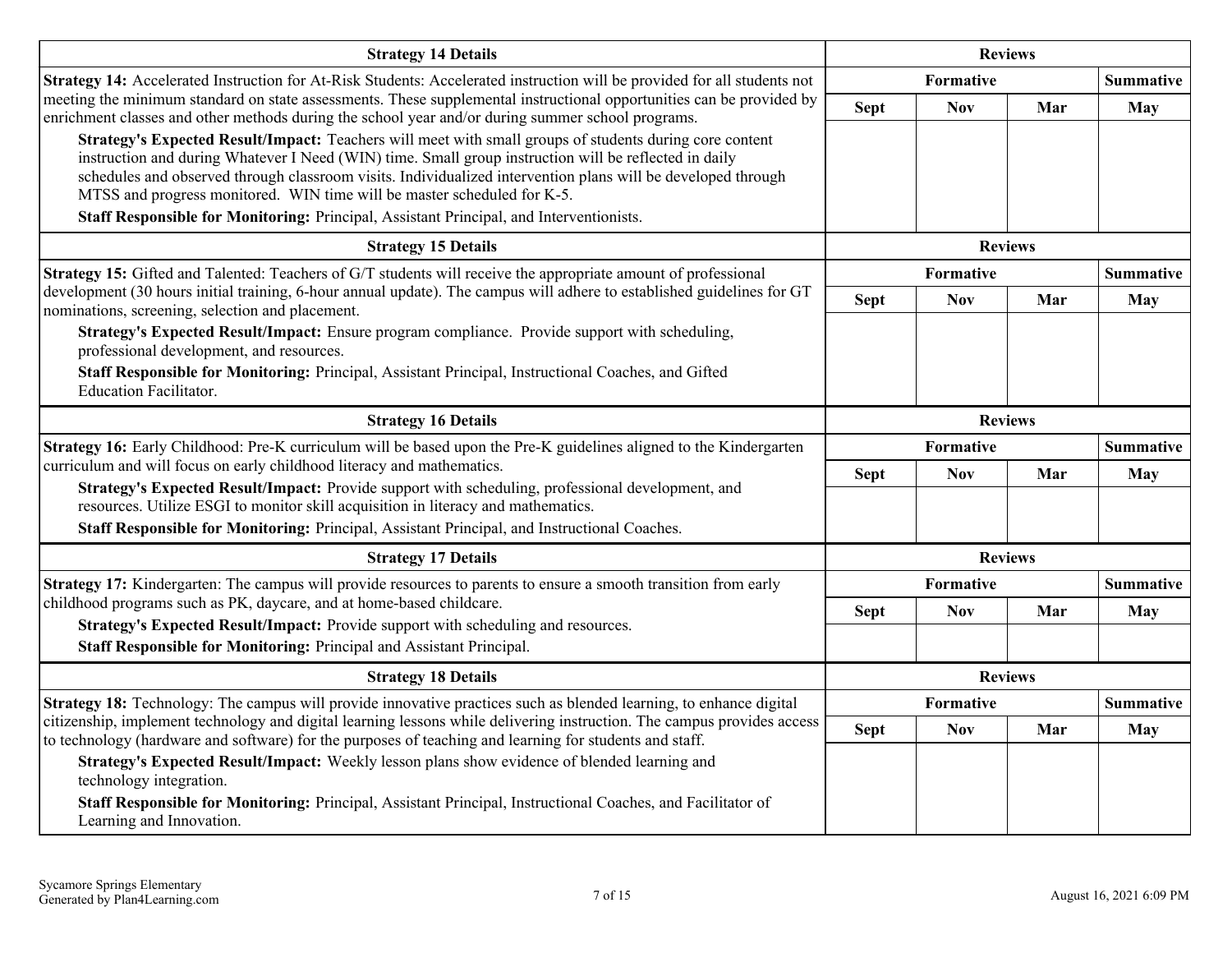| <b>Strategy 19 Details</b>                                                                                                                                                                                                                                                       | <b>Reviews</b>   |                  |     |                  |  |
|----------------------------------------------------------------------------------------------------------------------------------------------------------------------------------------------------------------------------------------------------------------------------------|------------------|------------------|-----|------------------|--|
| Strategy 19: Successful Transitions: The campus provides academic counseling support services to elementary students                                                                                                                                                             |                  | <b>Formative</b> |     | <b>Summative</b> |  |
| transitioning to the secondary campus.<br>Strategy's Expected Result/Impact: Provide support with scheduling and communication of event.<br>Staff Responsible for Monitoring: Principal, Assistant Principal, and Counselors.                                                    | <b>Sept</b>      | <b>Nov</b>       | Mar | May              |  |
| <b>Strategy 20 Details</b>                                                                                                                                                                                                                                                       |                  | <b>Reviews</b>   |     |                  |  |
| Strategy 20: Increasing Attendance, Drop-Out Prevention: The campus will monitor attendance to provide intervention,                                                                                                                                                             | <b>Formative</b> |                  |     | <b>Summative</b> |  |
| supports and a plan for the school year.                                                                                                                                                                                                                                         | <b>Sept</b>      | <b>Nov</b>       | Mar | May              |  |
| Strategy's Expected Result/Impact: Weekly attendance reports and appropriate communication follow-up<br>(attendance letter, phone call, email, home visit). Learners experiencing attendance challenges will be<br>reviewed in MTSS for a plan of action to support the learner. |                  |                  |     |                  |  |
| <b>Staff Responsible for Monitoring: Principal and Assistant Principal</b>                                                                                                                                                                                                       |                  |                  |     |                  |  |
| <b>Strategy 21 Details</b>                                                                                                                                                                                                                                                       | <b>Reviews</b>   |                  |     |                  |  |
| <b>Strategy 21:</b> DAEP: The campus will monitor performance data of students served in the DAEP including student                                                                                                                                                              |                  | <b>Formative</b> |     | <b>Summative</b> |  |
| groups served, attendance rates, pre- post- assessment results, dropout rates, graduation rates and recidivism rates.                                                                                                                                                            | <b>Sept</b>      | <b>Nov</b>       | Mar | May              |  |
|                                                                                                                                                                                                                                                                                  |                  |                  |     |                  |  |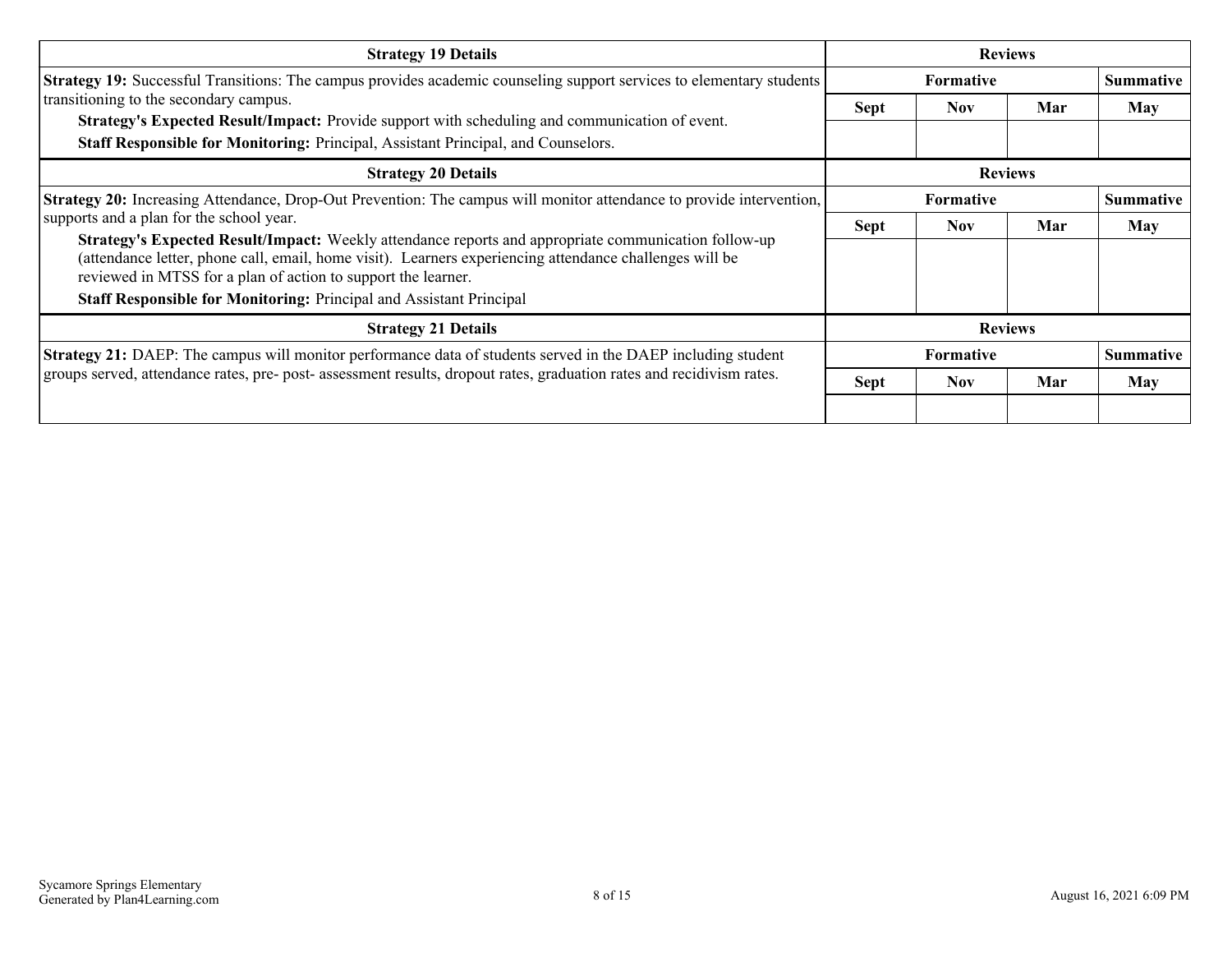<span id="page-8-0"></span>**Goal 2:** Staff Quality, Recruitment, and Retention:

Support the vision and mission of the district by placing a Life Changer in every position.

**Performance Objective 1:** The campus will hire high-quality staff, highly qualified paraprofessionals and develop, empower and sustain leaders who are committed to the vision and mission of the district.

**Evaluation Data Sources:** Paraprofessional Compliance Report, TEA Equity Plan, Retention Reports, ADDs data, Increased Student Achievement

| <b>Strategy 1 Details</b>                                                                                                                                                                                                                                                                                                                                                                     | <b>Reviews</b> |            |                |                  |
|-----------------------------------------------------------------------------------------------------------------------------------------------------------------------------------------------------------------------------------------------------------------------------------------------------------------------------------------------------------------------------------------------|----------------|------------|----------------|------------------|
| <b>Strategy 1:</b> Attract/Retain Staff: The campus will attract and retain highly qualified teachers for instruction and                                                                                                                                                                                                                                                                     |                | Formative  |                | <b>Summative</b> |
| intervention/tutorials. The teacher mentoring system will be used to support and retain teachers.                                                                                                                                                                                                                                                                                             | <b>Sept</b>    | <b>Nov</b> | Mar            | <b>May</b>       |
| Strategy's Expected Result/Impact: The campus will utilize a rigorous hiring practice to attract staff that<br>have an aligned vision and core beliefs for student learning. New staff will partner with a mentor for ongoing<br>support throughout the year. The campus leadership team will meet quarterly with new staff to identify areas<br>of support and to celebrate accomplishments. |                |            |                |                  |
| <b>Staff Responsible for Monitoring:</b> Principal, Assistant Principal, and Instructional Coaches.                                                                                                                                                                                                                                                                                           |                |            |                |                  |
| <b>Strategy 2 Details</b>                                                                                                                                                                                                                                                                                                                                                                     | <b>Reviews</b> |            |                |                  |
| <b>Strategy 2:</b> Professional Development: The campus will provide information and access to professional development                                                                                                                                                                                                                                                                       |                | Formative  |                | <b>Summative</b> |
| for teachers, administrators, paraprofessionals, and other staff as needed.                                                                                                                                                                                                                                                                                                                   | <b>Sept</b>    | <b>Nov</b> | Mar            | <b>May</b>       |
| Strategy's Expected Result/Impact: Monthly Synergy Sessions will include professional learning.<br>Professional learning will fall into the following strands for ongoing improvement of our craft: ELAR, Math,<br>Best Practices, and Social-Emotional Learning.<br>Staff Responsible for Monitoring: Principal, Assistant Principal, and Instructional Coaches.                             |                |            |                |                  |
| <b>Strategy 3 Details</b>                                                                                                                                                                                                                                                                                                                                                                     |                |            | <b>Reviews</b> |                  |
|                                                                                                                                                                                                                                                                                                                                                                                               |                |            |                |                  |
| Strategy 3: Professional Learning: Implement high-quality professional learning focused on the science of reading<br>(Reading Academies) for all PreK-3rd grade teachers, leaders, and staff to build capacity in strengthening literacy skills                                                                                                                                               |                | Formative  |                | <b>Summative</b> |
| for elementary educators and align instructional practices.                                                                                                                                                                                                                                                                                                                                   | <b>Sept</b>    | <b>Nov</b> | Mar            | <b>May</b>       |
| Strategy's Expected Result/Impact: Learner growth and development in literacy with targeted growth<br>tracked through diagnostic, state, and district assessments. Meeting HB 3 Early Childhood Literacy Goals.<br>Staff Responsible for Monitoring: Reading cohort leader, Director of Elementary Education, Principals                                                                      |                |            |                |                  |
| <b>Strategy 4 Details</b>                                                                                                                                                                                                                                                                                                                                                                     |                |            | <b>Reviews</b> |                  |
| <b>Strategy 4:</b> Professional Learning: Provide professional learning that emphasizes best practices in developing                                                                                                                                                                                                                                                                          |                | Formative  |                | <b>Summative</b> |
| mathematical reasoning and numeracy and align practices within math across the district.                                                                                                                                                                                                                                                                                                      | <b>Sept</b>    | <b>Nov</b> | Mar            | <b>May</b>       |
| Strategy's Expected Result/Impact: Learner growth in math development and targeted growth tracked<br>through diagnostic, state, and district assessments. Meeting HB 3 Early Childhood Math Goals.                                                                                                                                                                                            |                |            |                |                  |
| Staff Responsible for Monitoring: Director of Elementary Education, Director of Secondary Education,<br>Principals, Curriculum Coordinators, Instructional Coaches, Teachers.                                                                                                                                                                                                                 |                |            |                |                  |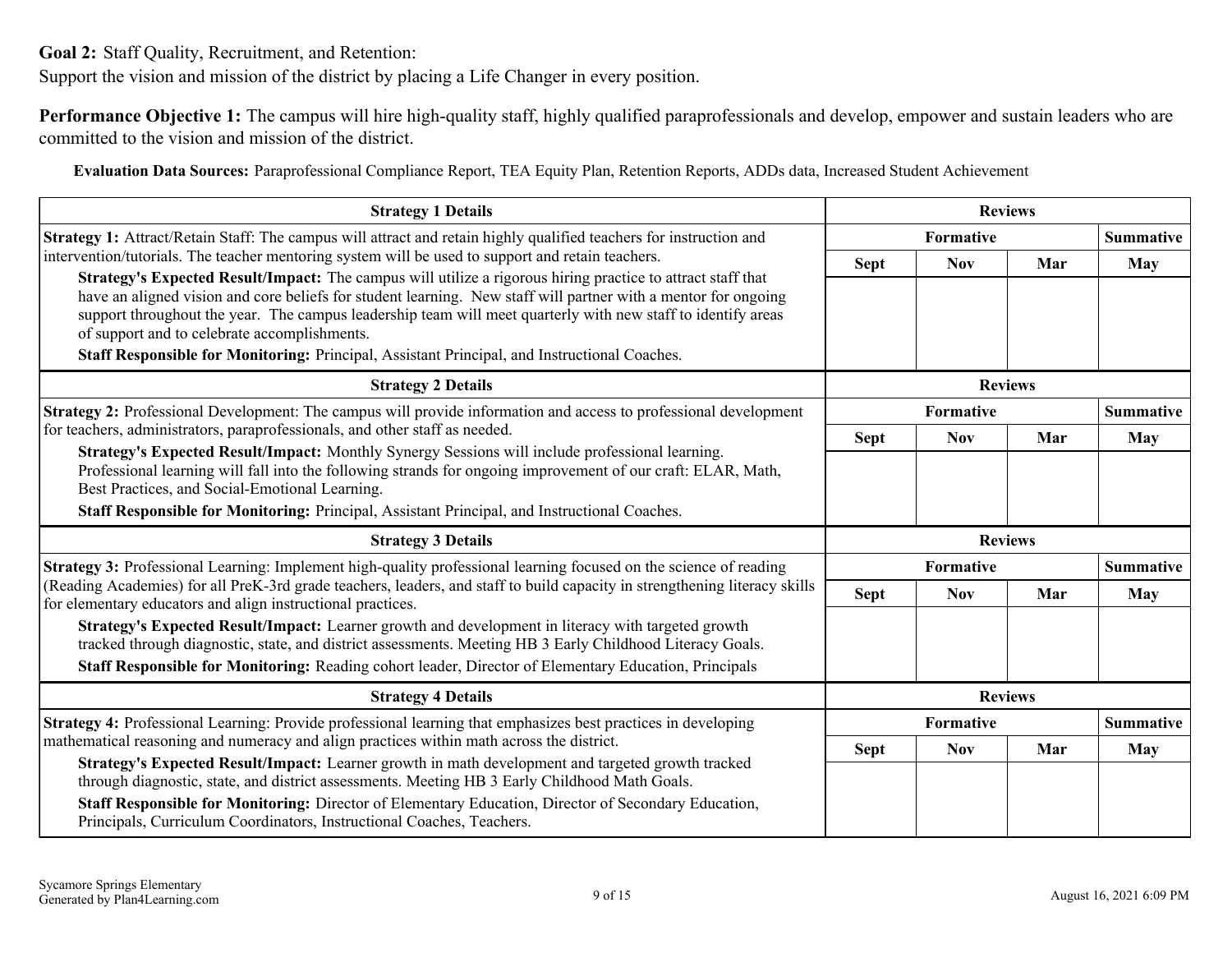<span id="page-9-0"></span>**Goal 3:** School Culture, Communication, and Compliance:

All students will be educated in a safe environment that promotes collaborative and positive communication within the organization that effectively and efficiently manages operational, programmatic, and fiscal compliance.

**Performance Objective 1:** The campus will ensure campus/district safety, engage parents and families in frequent and ongoing communications, and utilize fiscal transparency.

**Evaluation Data Sources:** Incident Reports, Budgets, Communications, Surveys

| <b>Strategy 1 Details</b>                                                                                                                                                                                                                                                          | <b>Reviews</b>   |                  |                |                  |
|------------------------------------------------------------------------------------------------------------------------------------------------------------------------------------------------------------------------------------------------------------------------------------|------------------|------------------|----------------|------------------|
| <b>Strategy 1:</b> Goal Setting (CNA/CIP): The campus has an established site-based decision making committee that                                                                                                                                                                 |                  | Formative        |                |                  |
| focuses on the campus improvement planning process, and carries out responsibilities such as, but not limited to, the<br>campus calendar, professional development plans, budgets, accountability requirements, drop-out and attendance rates,<br>Federal/state requirements, etc. | Sept             | <b>Nov</b>       | Mar            | <b>May</b>       |
| Strategy's Expected Result/Impact: We will meet six times during the year to promote excellence in<br>education for all students through broad-based representation. The SSES CAC provides valuable input to<br>campus teams.                                                      |                  |                  |                |                  |
| Staff Responsible for Monitoring: Principal and Assistant Principal                                                                                                                                                                                                                |                  |                  |                |                  |
| <b>Strategy 2 Details</b>                                                                                                                                                                                                                                                          | <b>Reviews</b>   |                  |                |                  |
| <b>Strategy 2:</b> Fiscal Compliance: To increase program effectiveness, eliminate duplication, and reduce fragmentation of                                                                                                                                                        | <b>Formative</b> |                  |                | <b>Summative</b> |
| instructional programs, the campus will coordinate with the district in regards to budgets and federal (TI, TII, TIII,<br>TIV), state (SCE, SAMP), and local funds to provide appropriate programs, instruction, and services to all students                                      | Sept             | <b>Nov</b>       | Mar            | May              |
| while maximizing the impact of available resources.                                                                                                                                                                                                                                |                  |                  |                |                  |
| Strategy's Expected Result/Impact: Budget will be balanced and funds used to maximize resources for<br>students.                                                                                                                                                                   |                  |                  |                |                  |
| Staff Responsible for Monitoring: Principal and Assistant Principal                                                                                                                                                                                                                |                  |                  |                |                  |
| <b>Strategy 3 Details</b>                                                                                                                                                                                                                                                          |                  |                  | <b>Reviews</b> |                  |
| Strategy 3: Public Meeting: The campus holds an annual public meeting upon receipt of campus ratings from the Texas                                                                                                                                                                |                  | <b>Formative</b> |                | <b>Summative</b> |
| Education Agency regarding performance and the campus improvement plan.                                                                                                                                                                                                            | Sept             | Nov              | Mar            | May              |
| <b>Strategy's Expected Result/Impact:</b> Ensure a public meeting is scheduled and held at the campus.<br><b>Staff Responsible for Monitoring: Principal and Assistant Principal</b>                                                                                               |                  |                  |                |                  |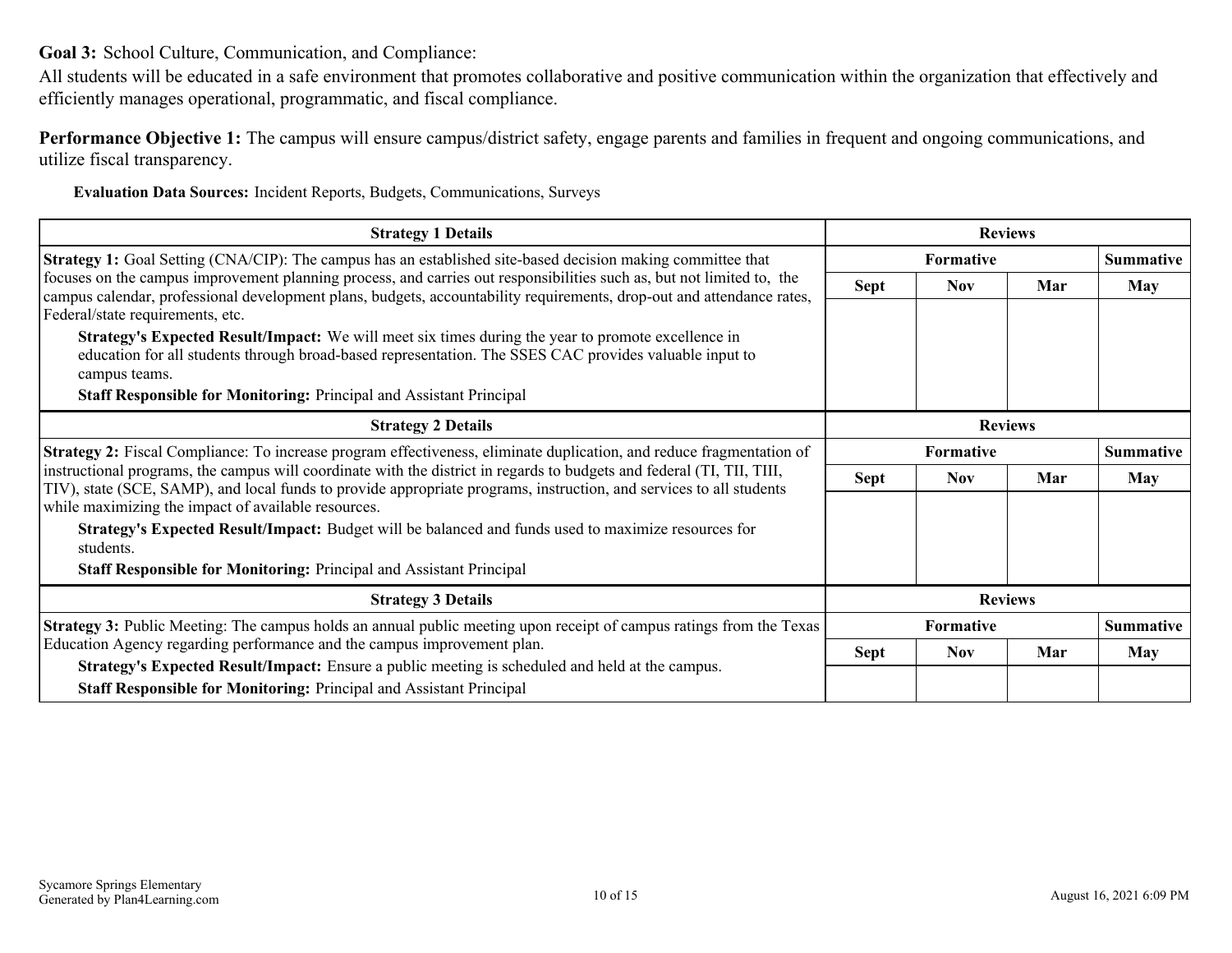| <b>Strategy 4 Details</b>                                                                                                                                                                                                                                                                                                                     | <b>Reviews</b> |                  |     |                  |
|-----------------------------------------------------------------------------------------------------------------------------------------------------------------------------------------------------------------------------------------------------------------------------------------------------------------------------------------------|----------------|------------------|-----|------------------|
| Strategy 4: Student Safety: The campus will utilize district aligned communication channels with area emergency                                                                                                                                                                                                                               |                | <b>Formative</b> |     | <b>Summative</b> |
| operations departments, provide training, manage security coverage, update the Emergency Operations Procedures, and<br>conduct safety/security audits. Equipment, hardware and software updates will be acquired as needed to enhance                                                                                                         | <b>Sept</b>    | Nov              | Mar | <b>May</b>       |
| campus security measures. The campus will conduct safety drills, require visitor sign in and badges, ensure perimeter<br>doors are locked and other precautions, as necessary.                                                                                                                                                                |                |                  |     |                  |
| Strategy's Expected Result/Impact: Ensure safety procedures are implemented and followed. The campus<br>will train staff in the Standard Response Protocol and additionally train the front office staff with volunteer<br>check-in systems, visitor check-in systems, and timely follow-up with safety concerns (door not latching,<br>etc). |                |                  |     |                  |
| Staff Responsible for Monitoring: Principal and Assistant Principal                                                                                                                                                                                                                                                                           |                |                  |     |                  |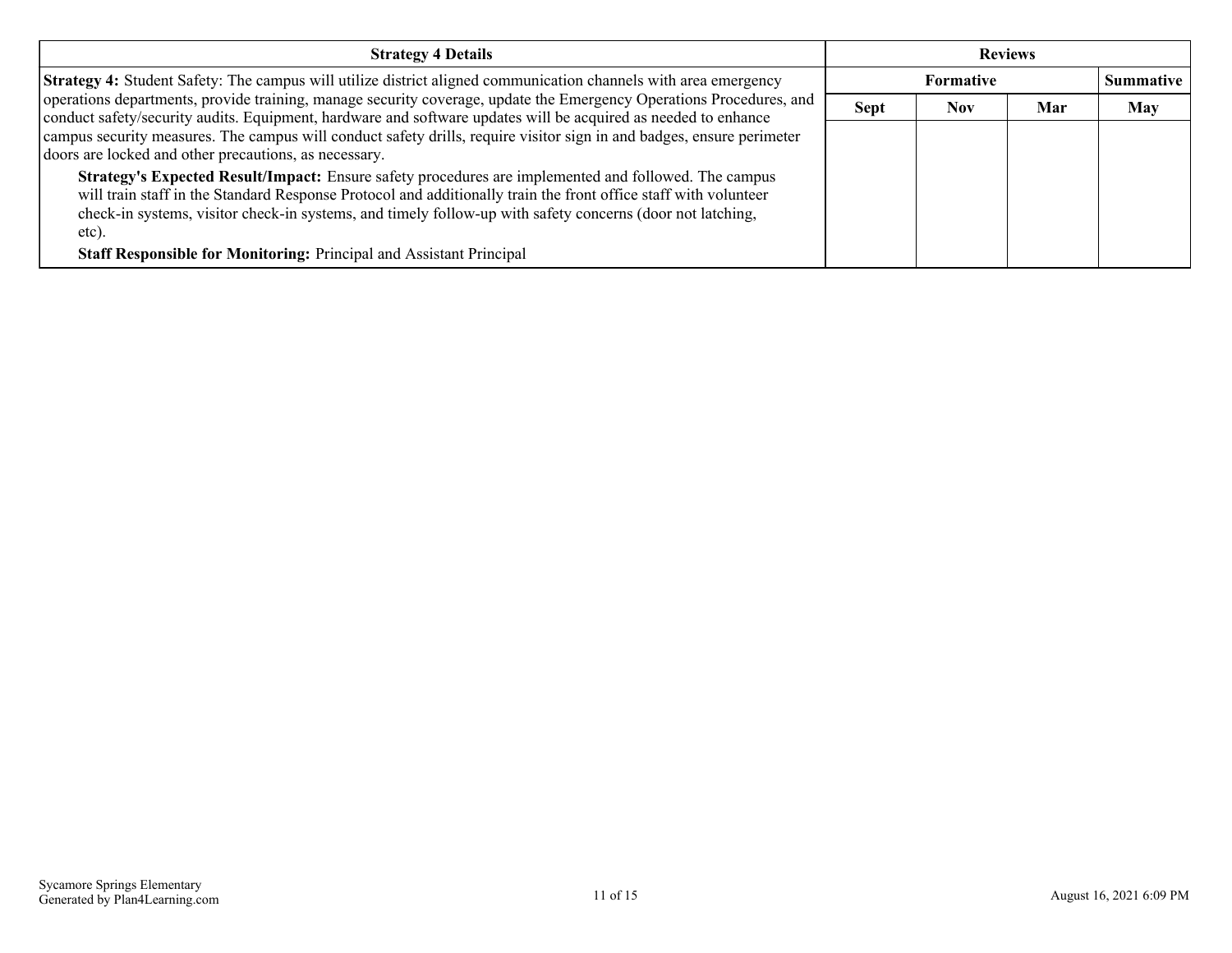<span id="page-11-0"></span>**Goal 4:** Social-Emotional, Mental, and Health Wellness:

DSISD will support and enhance students' social and emotional skills, attitudes, relationships, academic performance, and perceptions of classroom and school climate through comprehensive social-emotional/counseling and health wellness programs designed to address student needs.

**Performance Objective 1:** Promote social-emotional, mental, and health wellness for all students by increasing access to developed responsive support services as measured by surveys and feedback from students, parents, and staff.

**Evaluation Data Sources:** Survey data, response plans, counselor/MHP support data/MTSS operational reports,

| <b>Strategy 1 Details</b>                                                                                                                                                                                                                             |                  | <b>Reviews</b>   |     |                  |  |
|-------------------------------------------------------------------------------------------------------------------------------------------------------------------------------------------------------------------------------------------------------|------------------|------------------|-----|------------------|--|
| Strategy 1: Early Intervention: The campus will utilize the district's comprehensive school counseling program and                                                                                                                                    |                  | <b>Formative</b> |     | <b>Summative</b> |  |
| guidance services to support identified student needs regarding early mental health intervention, suicide prevention,<br>dating violence, conflict resolution, use of tobacco, and drug/violence prevention/intervention. The district will integrate | <b>Sept</b>      | <b>Nov</b>       | Mar | <b>May</b>       |  |
| best practices on positive behavior interventions and support, grief-informed and trauma-informed care.                                                                                                                                               |                  |                  |     |                  |  |
| Strategy's Expected Result/Impact: Students will receive services and interventions related to their                                                                                                                                                  |                  |                  |     |                  |  |
| presented needs. Social, emotional, and academic growth will result in this responsive approach.                                                                                                                                                      |                  |                  |     |                  |  |
| Staff Responsible for Monitoring: Principal, Assistant Principal and Counselors                                                                                                                                                                       |                  |                  |     |                  |  |
| <b>Strategy 2 Details</b>                                                                                                                                                                                                                             | <b>Reviews</b>   |                  |     |                  |  |
| Strategy 2: Addressing Abuse: The campus will adhere to the district policy addressing sexual abuse, sex trafficking,                                                                                                                                 |                  | <b>Formative</b> |     | <b>Summative</b> |  |
| and other maltreatment of children which includes methods for staff, student and parent awareness including prevention<br>techniques and warning signs of victims, actions for the safety and counseling of the victims and CPS reporting by staff    | <b>Sept</b>      | <b>Nov</b>       | Mar | <b>May</b>       |  |
| and administrators.                                                                                                                                                                                                                                   |                  |                  |     |                  |  |
| Strategy's Expected Result/Impact: Equipping staff and all stakeholders with professional development<br>will assist with understanding, identifying, and responding to child maltreatment.                                                           |                  |                  |     |                  |  |
| Staff Responsible for Monitoring: Principal, Assistant Principal and Counselors                                                                                                                                                                       |                  |                  |     |                  |  |
| <b>Strategy 3 Details</b>                                                                                                                                                                                                                             |                  | <b>Reviews</b>   |     |                  |  |
| <b>Strategy 3:</b> Anti-Bullying: The campus will ensure that the discipline management program provides for prevention,                                                                                                                              | <b>Formative</b> |                  |     | <b>Summative</b> |  |
| intervention, and education concerning unwanted physical and/or verbal aggression, sexual harassment, cyber-bullying,<br>bullying harassment on campus, school grounds, and in school vehicles. The district maintains an anti-bullying policy        | <b>Sept</b>      | <b>Nov</b>       | Mar | <b>May</b>       |  |
| and will increase student awareness of the tip line.                                                                                                                                                                                                  |                  |                  |     |                  |  |
| Strategy's Expected Result/Impact: Bullying referrals will decrease as a result of the bullying protocols<br>and policy adherence by students and staff.                                                                                              |                  |                  |     |                  |  |
| Staff Responsible for Monitoring: Principal, Assistant Principal and Counselors                                                                                                                                                                       |                  |                  |     |                  |  |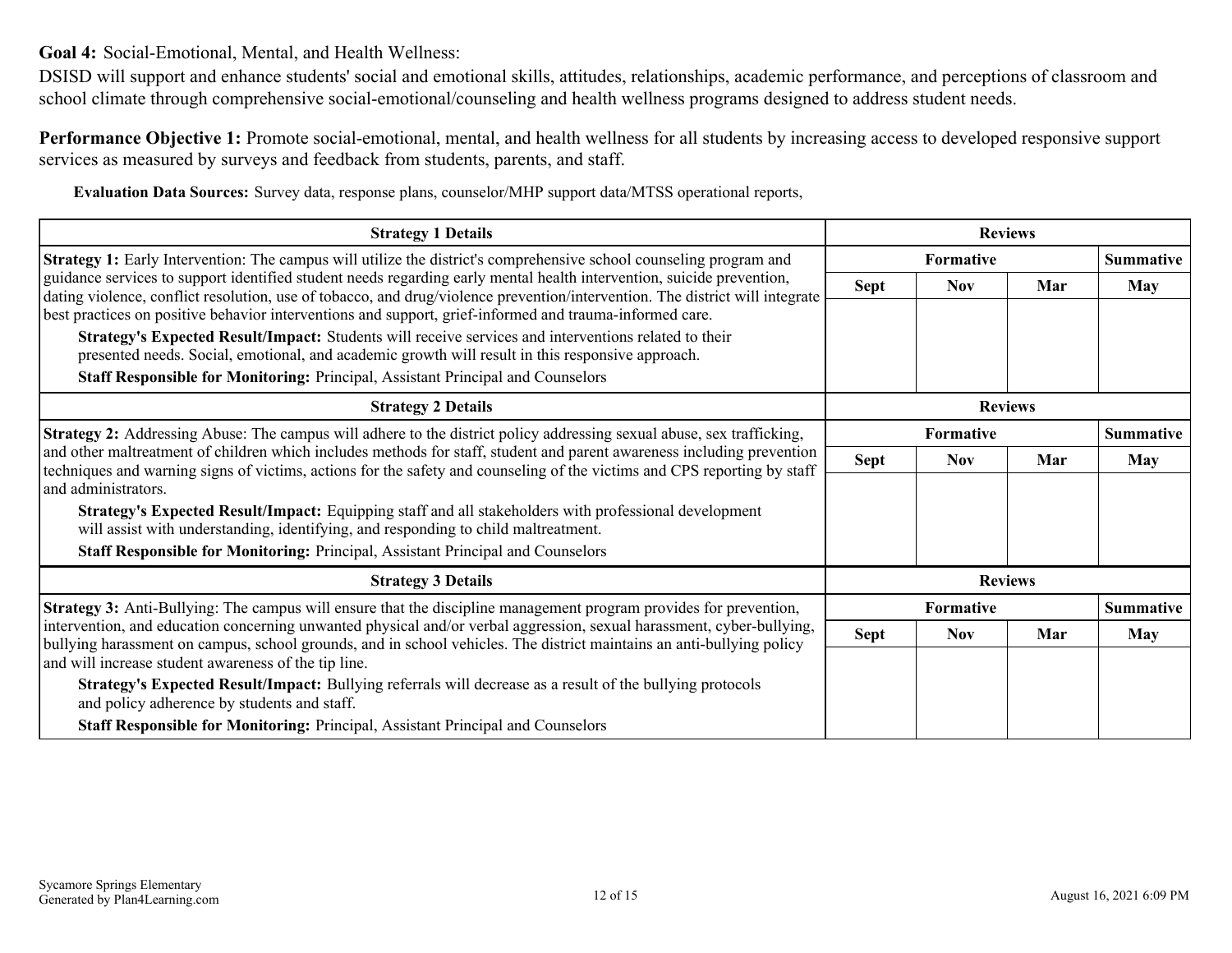| <b>Strategy 4 Details</b>                                                                                                                                              | <b>Reviews</b> |                  |     |                  |
|------------------------------------------------------------------------------------------------------------------------------------------------------------------------|----------------|------------------|-----|------------------|
| Strategy 4: SEL: Build capacity with teacher professional development of SEL and additional professional counseling                                                    |                | <b>Formative</b> |     | <b>Summative</b> |
| support within the district to address instructional loss, isolation, and anticipated increase in emotional distress as a<br>result of the pandemic.                   | <b>Sept</b>    | <b>Nov</b>       | Mar | <b>May</b>       |
| Strategy's Expected Result/Impact: Data showing increases in student sense of belonging, resilience, and<br>self-awareness skills. Academic achievement will increase. |                |                  |     |                  |
| <b>Staff Responsible for Monitoring: Principal, Assistant Principal and Counselors</b>                                                                                 |                |                  |     |                  |
| <b>Strategy 5 Details</b>                                                                                                                                              | <b>Reviews</b> |                  |     |                  |
| <b>Strategy 5:</b> SEL: The campus will utilize the district created TEKS-aligned comprehensive counseling curriculum that                                             |                | <b>Formative</b> |     | <b>Summative</b> |
| includes supports for elementary and secondary campuses.                                                                                                               | <b>Sept</b>    | <b>Nov</b>       | Mar | <b>May</b>       |
| Strategy's Expected Result/Impact: Utilization of social-emotional curriculum supports within lesson<br>design. Learner growth as indicated through surveys.           |                |                  |     |                  |
| Staff Responsible for Monitoring: Principal, Assistant Principal and Counselors                                                                                        |                |                  |     |                  |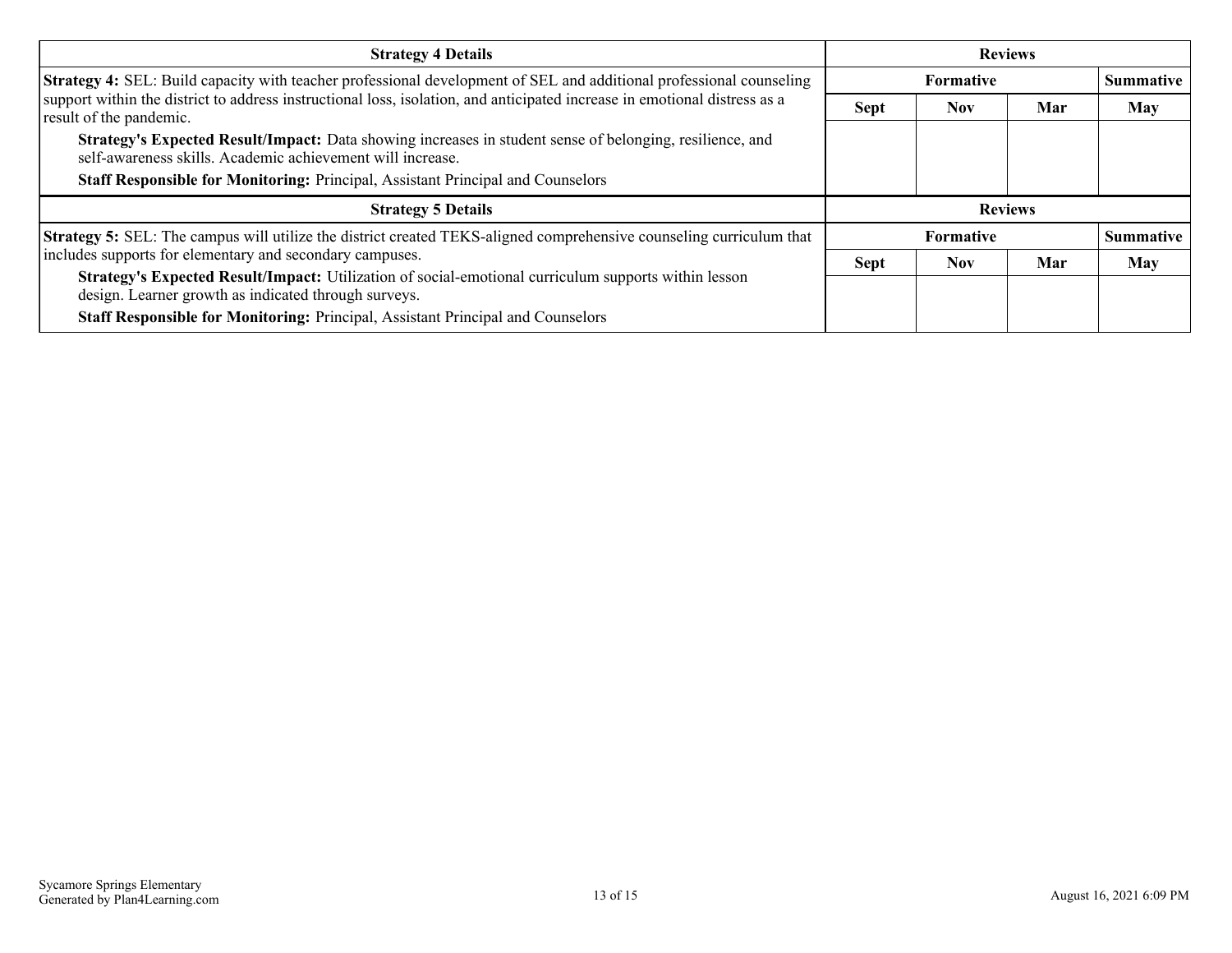### <span id="page-13-0"></span>**Goal 5:** Parent Engagement:

DSISD will increase parent engagement and stakeholder involvement at both the campus and district level by making families feel welcomed through building meaningful connections and increased communication throughout the district and on all campuses.

**Performance Objective 1:** An increase in parental engagement through participation in campus/district events, positive connections to campus/district with an increase in overall communication throughout the district.

**Evaluation Data Sources:** Culture/Climate Survey results, sign-in sheets for district/campus events.

| <b>Strategy 1 Details</b>                                                                                                                                                                                                              | <b>Reviews</b> |                  |     |                  |
|----------------------------------------------------------------------------------------------------------------------------------------------------------------------------------------------------------------------------------------|----------------|------------------|-----|------------------|
| Strategy 1: Parent and Family Engagement: The campus will educate and inform families about campus/district                                                                                                                            |                | <b>Formative</b> |     | <b>Summative</b> |
| programs and services prior to the event to build capacity, understanding, and importance of parent and family<br>engagement. A variety of communication methods will be used, in a language that parent can understand, including,    | <b>Sept</b>    | <b>Nov</b>       | Mar | May              |
| but not limited to websites/social media, emails, school marquee, local newspaper communications, meet the teacher<br>night, open house, report card pickup, parent/guardian meetings, etc.                                            |                |                  |     |                  |
| Strategy's Expected Result/Impact: Increased participation in events and programs noted in sign-in sheets.<br>Use of climate/culture survey data along with website analytics will support feedback on implementation.                 |                |                  |     |                  |
| <b>Staff Responsible for Monitoring: Principal and Assistant Principal</b>                                                                                                                                                             |                |                  |     |                  |
| <b>Strategy 2 Details</b>                                                                                                                                                                                                              | <b>Reviews</b> |                  |     |                  |
| Strategy 2: Communicating Student Achievement to Parents: The campus will provide consistent, timely, and accurate                                                                                                                     |                | <b>Formative</b> |     | <b>Summative</b> |
| communication to parents on individual student achievement data through a variety of methods such as, but not limited<br>to student work samples, progress report updates, report cards, parent-teacher conferences, phone calls, etc. | <b>Sept</b>    | <b>Nov</b>       | Mar | May              |
| Strategy's Expected Result/Impact: Increased partnerships with parents and families and an increase in<br>student achievement and supporting the whole child.                                                                          |                |                  |     |                  |
| <b>Staff Responsible for Monitoring: Principal and Assistant Principal</b>                                                                                                                                                             |                |                  |     |                  |